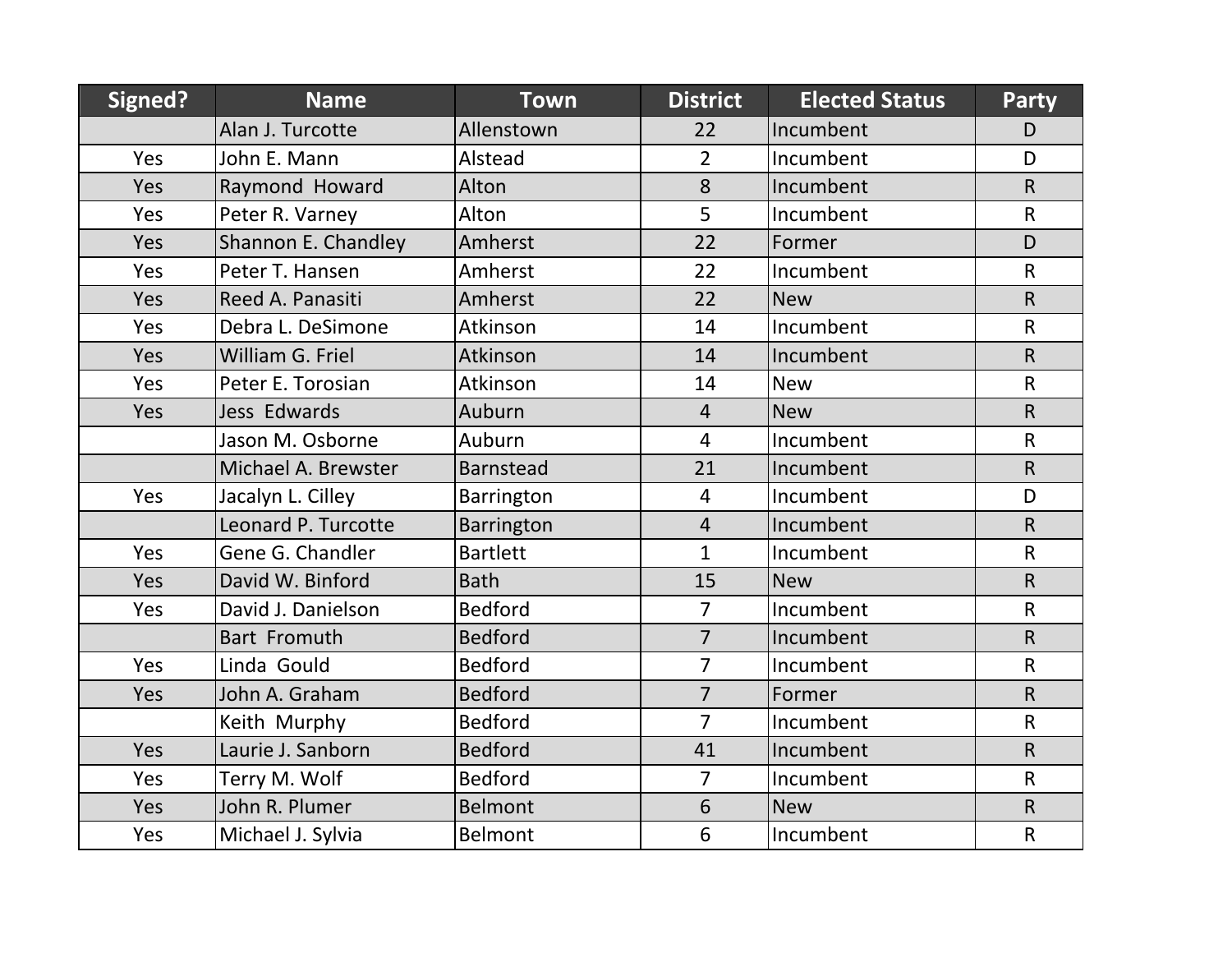| Yes | Jonathan F. Manley           | Bennington              | $\overline{3}$ | Incumbent  | D            |
|-----|------------------------------|-------------------------|----------------|------------|--------------|
| Yes | Larry L. Laflamme            | <b>Berlin</b>           | $\overline{3}$ | <b>New</b> | D            |
|     | Robert L. Theberge           | <b>Berlin</b>           | $\overline{3}$ | Incumbent  | $\mathsf{R}$ |
| Yes | Yvonne D. Thomas             | <b>Berlin</b>           | $\overline{3}$ | Incumbent  | D            |
| Yes | Caroletta C. Alicea          | <b>Boscawen</b>         | 8              | Incumbent  | D            |
| Yes | <b>Bill Kuch</b>             | <b>Bow</b>              | 23             | Incumbent  | $\mathsf{R}$ |
| Yes | Mary Beth Walz               | <b>Bow</b>              | 23             | Former     | D            |
| Yes | Beth Rodd                    | <b>Bradford</b>         | 6              | Former     | D            |
|     | Allen W. Cook                | Brentwood               | 11             | Incumbent  | $\mathsf{R}$ |
|     | <b>Vincent Paul Migliore</b> | Bridgewater             | 9              | <b>New</b> | $\mathsf R$  |
| Yes | Ed Comeau                    | <b>Brookfield</b>       | 5              | Incumbent  | $\mathsf{R}$ |
| Yes | <b>Bill G. Nelson</b>        | <b>Brookfield</b>       | 5              | Incumbent  | $\mathsf R$  |
| Yes | John Joseph Carr             | <b>Brookline</b>        | 26             | <b>New</b> | $\mathsf{R}$ |
| Yes | Tiffany Johnson              | Campton                 | $\overline{7}$ | <b>New</b> | $\mathsf{R}$ |
| Yes | Timothy Josephson            | Canaan                  | 11             | <b>New</b> | D            |
| Yes | Howard M. Moffett            | Canterbury              | 9              | Incumbent  | D            |
| Yes | Barbara Comtois              | <b>Center Barnstead</b> | $\overline{7}$ | <b>New</b> | $\mathsf{R}$ |
| Yes | Thomas W. Laware             | Charlestown             | 8              | Incumbent  | $\mathsf R$  |
| Yes | Steven D. Smith              | Charlestown             | 11             | Incumbent  | $\mathsf{R}$ |
| Yes | Joseph M. Hagan              | Chester                 | $\overline{4}$ | Incumbent  | $\mathsf{R}$ |
| Yes | John R. Cloutier             | Claremont               | 10             | Incumbent  | D            |
| Yes | Raymond G. Gagnon            | Claremont               | 5              | Incumbent  | D            |
| Yes | Francis Gauthier             | Claremont               | 3              | <b>New</b> | R            |
|     | John J. O'Connor             | Claremont               | $\overline{4}$ | <b>New</b> | $\mathsf{R}$ |
| Yes | John Fothergill              | Colebrook               | $\mathbf{1}$   | Incumbent  | $\mathsf{R}$ |
| Yes | Christy D. Bartlett          | Concord                 | 19             | Incumbent  | D            |
| Yes | <b>Mary Stuart Gile</b>      | Concord                 | 27             | Incumbent  | D            |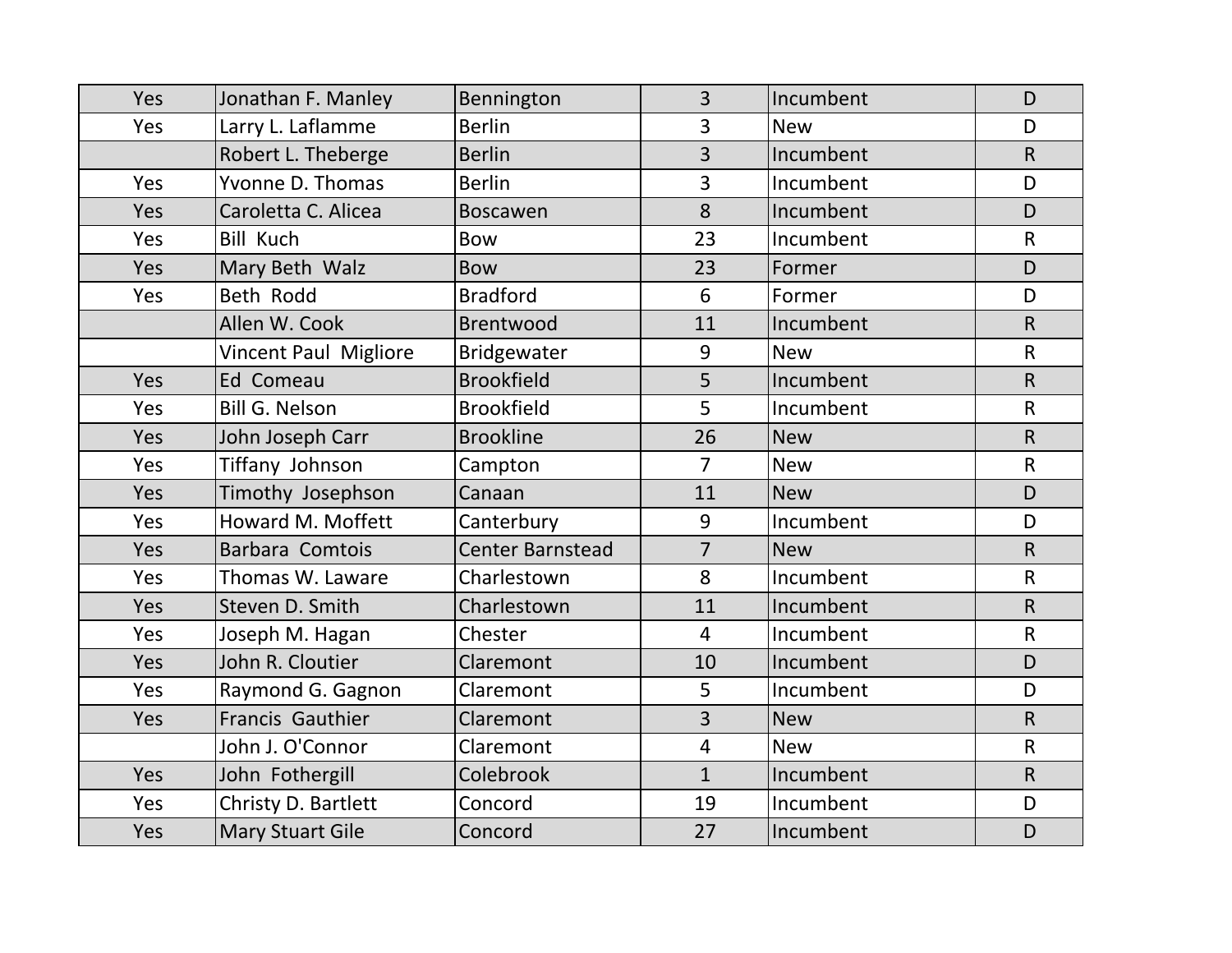| Yes | Paul J. Henle          | Concord           | 12             | Incumbent  | D            |
|-----|------------------------|-------------------|----------------|------------|--------------|
| Yes | Linda B. Kenison       | Concord           | 15             | Incumbent  | D            |
| Yes | James R. MacKay        | Concord           | 14             | Incumbent  | D            |
| Yes | Dick W. Patten         | Concord           | 17             | Incumbent  | D            |
|     | Chip L. Rice           | Concord           | 27             | Incumbent  | D            |
| Yes | <b>Beth Richards</b>   | Concord           | 13             | <b>New</b> | D            |
| Yes | Katherine D. Rogers    | Concord           | 28             | Incumbent  | D            |
| Yes | Kristina Schultz       | Concord           | 18             | <b>New</b> | D            |
| Yes | Timothy A. Soucy       | Concord           | 16             | Former     | D            |
| Yes | Mary Jane Wallner      | Concord           | 10             | Incumbent  | D            |
| Yes | Mel Myler              | Contoocook        | 10             | Incumbent  | D            |
| Yes | Thomas L. Buco         | Conway            | 2 <sup>1</sup> | Incumbent  | D            |
| Yes | Frank H. McCarthy      | Conway            | $\overline{2}$ | Incumbent  | $\mathsf{R}$ |
| Yes | Karel A. Crawford      | <b>Ctr Harbor</b> | $\overline{4}$ | Incumbent  | $\mathsf{R}$ |
| Yes | Anne Copp              | Danbury           | $\mathbf{1}$   | <b>New</b> | $\mathsf{R}$ |
| Yes | Scott Wallace          | Danville          | 33             | <b>New</b> | $\mathsf{R}$ |
| Yes | Steven J. Woitkun      | Danville          | 12             | Incumbent  | $\mathsf{R}$ |
|     | James A. Spillane      | Deerfield         | $\overline{2}$ | Incumbent  | $\mathsf R$  |
| Yes | Kevin Verville         | Deerfield         | $\overline{2}$ | <b>New</b> | $\mathsf{R}$ |
|     | Daniel A. Donovan      | <b>Deering</b>    | $\overline{2}$ | Incumbent  | $\mathsf{R}$ |
| Yes | Brian K. Chirichiello  | Derry             | 6              | Incumbent  | $\mathsf R$  |
| Yes | Patricia A. Dowling    | Derry             | 6              | Former     | $\mathsf{R}$ |
| Yes | Robert M. Fesh         | Derry             | 6              | Incumbent  | $\mathsf{R}$ |
| Yes | Phyllis M. Katsakiores | Derry             | 6              | Incumbent  | $\mathsf{R}$ |
| Yes | Kari Lerner            | Derry             | $\overline{4}$ | <b>New</b> | D            |
| Yes | David E. Milz          | Derry             | 6              | Incumbent  | $\mathsf{R}$ |
| Yes | John T. O'Connor       | Derry             | $6\phantom{1}$ | Incumbent  | $\mathsf{R}$ |
|     |                        |                   |                |            |              |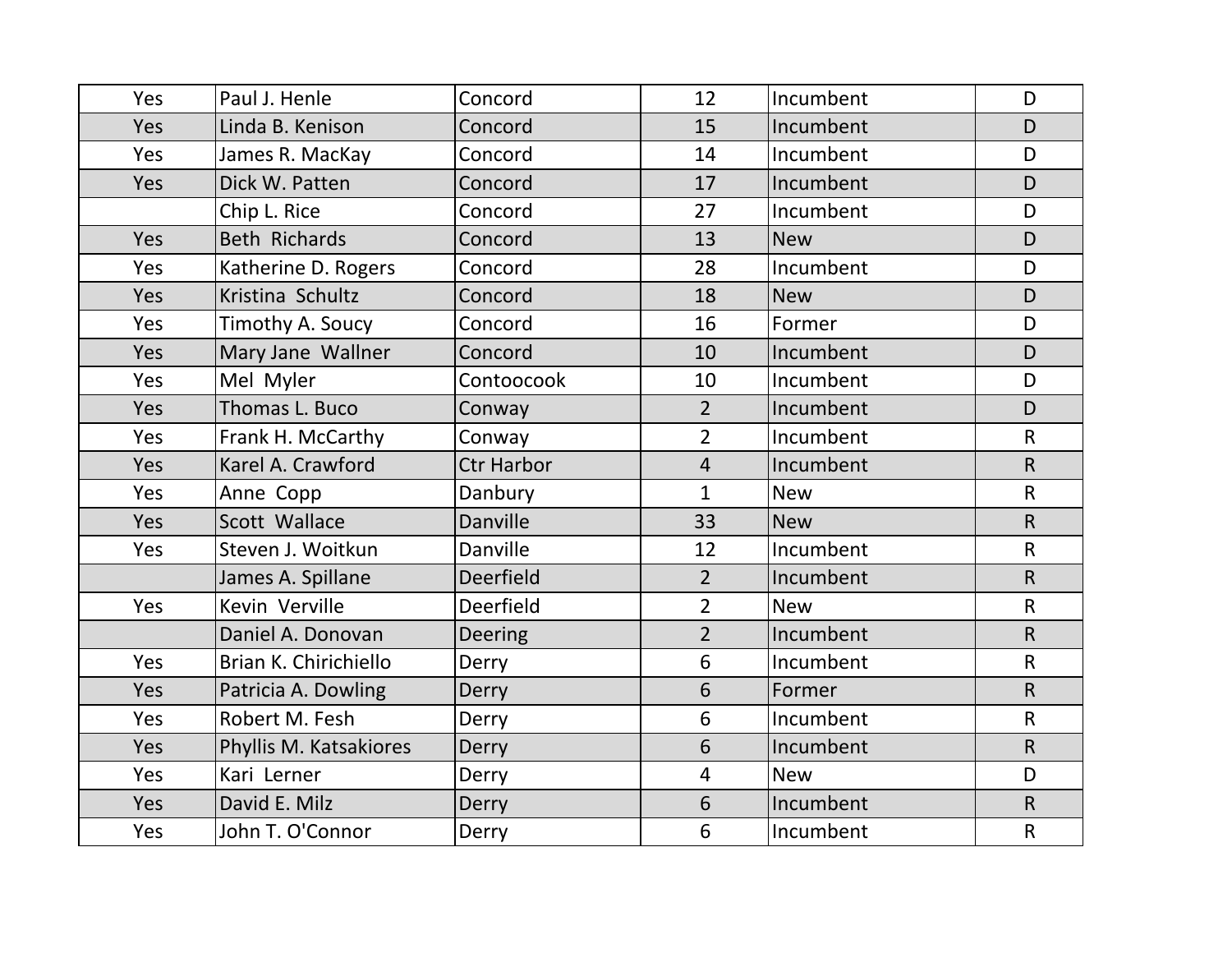|     | Frank V. Sapareto        | Derry                | 6              | Former     | $\mathsf{R}$ |
|-----|--------------------------|----------------------|----------------|------------|--------------|
| Yes | Richard P. Tripp         | Derry                | 6              | <b>New</b> | $\mathsf{R}$ |
| Yes | James C. Webb            | Derry                | 6              | Incumbent  | $\mathsf{R}$ |
| Yes | Brenda Willis            | Derry                | 6              | <b>New</b> | $\mathsf R$  |
| Yes | Peter W. BiYesby         | Dover                | 17             | Incumbent  | D            |
|     | Casey M. Conley          | Dover                | 13             | <b>New</b> | D            |
| Yes | Sherry Frost             | Dover                | 16             | <b>New</b> | D            |
| Yes | <b>Hamilton R. Krans</b> | Dover                | 14             | <b>New</b> | D            |
| Yes | Linn Opderbecke          | Dover                | 15             | <b>New</b> | D            |
| Yes | Catt Sandler             | Dover                | 21             | <b>New</b> | D            |
| Yes | Peter B. Schmidt         | Dover                | 19             | Incumbent  | D            |
| Yes | Thomas L. Southworth     | Dover                | 20             | Incumbent  | D            |
| Yes | Susan GS Treleaven       | Dover                | 17             | Incumbent  | D            |
| Yes | Wayne T. Moynihan        | Dummer               | $\overline{2}$ | Incumbent  | D            |
|     | J.R. Hoell               | Dunbarton            | 23             | Incumbent  | $\mathsf{R}$ |
|     | Wayne M. Burton          | Durham               | 6              | Incumbent  | D            |
| Yes | Timothy O. Horrigan      | Durham               | 6              | Incumbent  | D            |
| Yes | Marjorie K. Smith        | Durham               | 6              | Incumbent  | D            |
| Yes | Judith T. Spang          | Durham               | 6              | Incumbent  | D            |
|     | Richard E. Gordon        | <b>East Kingston</b> | 35             | Incumbent  | $\mathsf{R}$ |
|     | Robert L. Nigrello       | <b>East Kingston</b> | 16             | Incumbent  | $\mathsf{R}$ |
| Yes | Roger W. Dontonville     | Enfield              | 10             | <b>New</b> | D            |
|     | Sean D. Morrison         | <b>Epping</b>        | 9              | <b>New</b> | R            |
| Yes | Michael Vose             | <b>Epping</b>        | 9              | Incumbent  | $\mathsf{R}$ |
| Yes | John F. Klose            | Epsom                | 21             | Former     | $\mathsf{R}$ |
| Yes | Carol M. McGuire         | Epsom                | 29             | Incumbent  | $\mathsf{R}$ |
| Yes | Polly Kent Campion       | Etna                 | 12             | <b>New</b> | D            |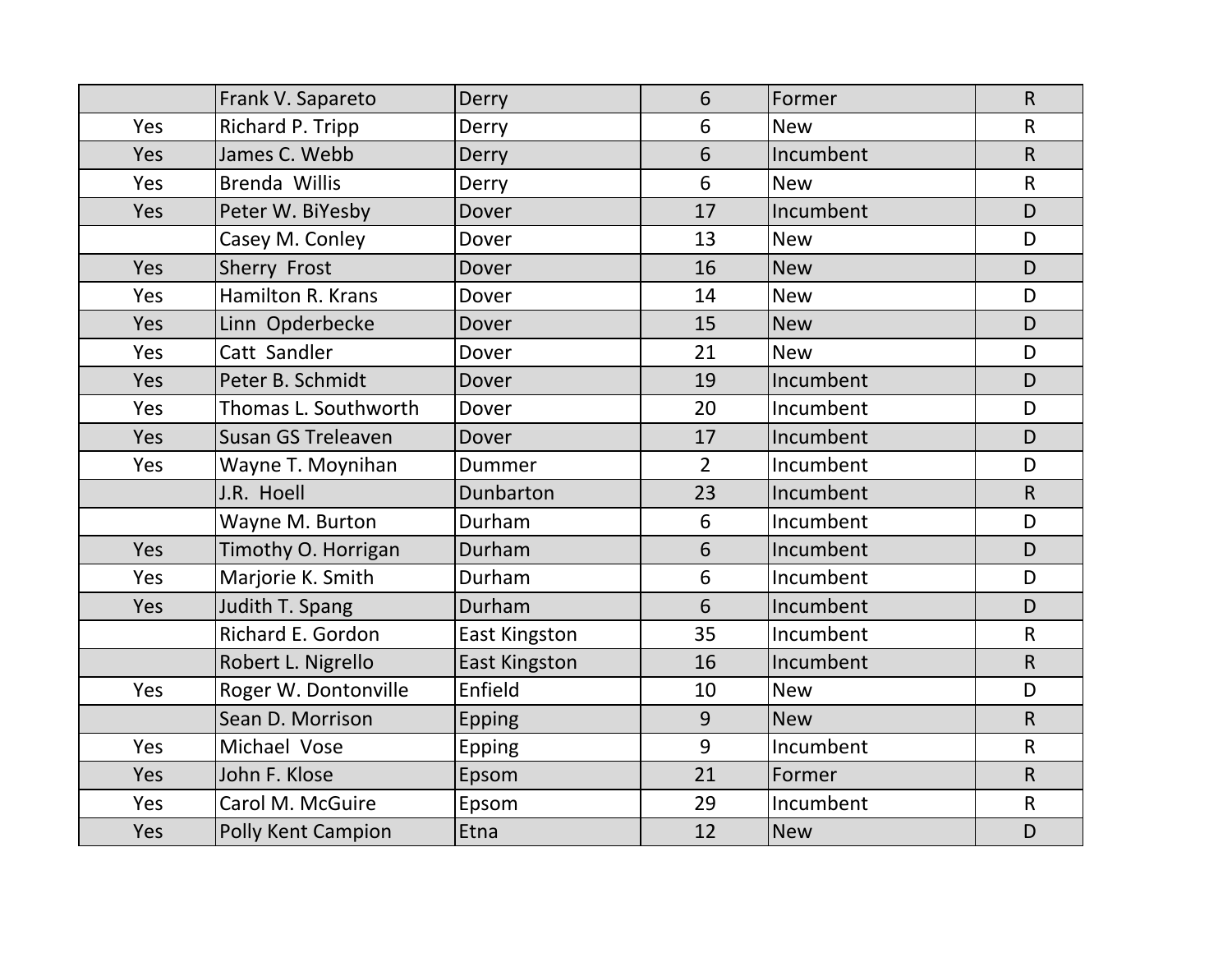| Yes | Skip Berrien         | EYeseter             | 18             | Incumbent  | D            |
|-----|----------------------|----------------------|----------------|------------|--------------|
|     | Betsey M. Farnham    | EYeseter             | 18             | <b>New</b> | D            |
| Yes | Paula Francese       | EYeseter             | 18             | Incumbent  | D            |
| Yes | Julie D. Gilman      | EYeseter             | 18             | <b>New</b> | D.           |
| Yes | James F. Horgan      | Farmington           | $\overline{2}$ | <b>New</b> | $\mathsf{R}$ |
|     | Joseph A. Pitre      | Farmington           | $\overline{2}$ | Incumbent  | $\mathsf{R}$ |
| Yes | Werner D. Horn       | Franklin             | $\overline{2}$ | Incumbent  | $\mathsf{R}$ |
| Yes | Dave Testerman       | Franklin             | $\overline{2}$ | <b>New</b> | $\mathsf{R}$ |
| Yes | Jerry Knirk          | Freedom              | $\overline{3}$ | <b>New</b> | D            |
| Yes | Mark E. McConkey     | Freedom              | $\overline{3}$ | Incumbent  | $\mathsf{R}$ |
|     | Daniel C. Itse       | Fremont              | 10             | Incumbent  | $\mathsf{R}$ |
| Yes | Linda L. Tanner      | <b>Georges Mills</b> | 9              | Former     | D.           |
|     | Glen C. Aldrich      | Gilford              | $\overline{2}$ | Incumbent  | $\mathsf{R}$ |
| Yes | Norman Silber        | Gilford              | $\overline{2}$ | <b>New</b> | R            |
|     | John A. Burt         | Goffstown            | 39             | Incumbent  | $\mathsf{R}$ |
| Yes | <b>Rick Christie</b> | Goffstown            | 6              | Incumbent  | R            |
| Yes | Barbara J. Griffin   | Goffstown            | 6              | Incumbent  | $\mathsf{R}$ |
| Yes | David W. Pierce      | Goffstown            | 6              | Incumbent  | $\mathsf R$  |
| Yes | Claire A. Rouillard  | Goffstown            | 6              | Incumbent  | $\mathsf{R}$ |
|     | Nick Zaricki         | Goffstown            | 6              | Incumbent  | $\mathsf{R}$ |
| Yes | William A. Hatch     | Gorham               | 6              | Incumbent  | D            |
| Yes | Stephen Darrow       | Grafton              | 17             | Incumbent  | R            |
|     | Robert Hull          | Grafton              | 9              | Incumbent  | $\mathsf{R}$ |
| Yes | Brian M. Sullivan    | Grantham             | $\mathbf{1}$   | new        | D            |
| Yes | Dennis J. Malloy     | Greenland            | 23             | Former     | D            |
|     | Dennis Green         | Hampstead            | 13             | Incumbent  | $\mathsf{R}$ |
| Yes | Joseph A. Guthrie    | Hampstead            | 13             | Incumbent  | $\mathsf{R}$ |
|     |                      |                      |                |            |              |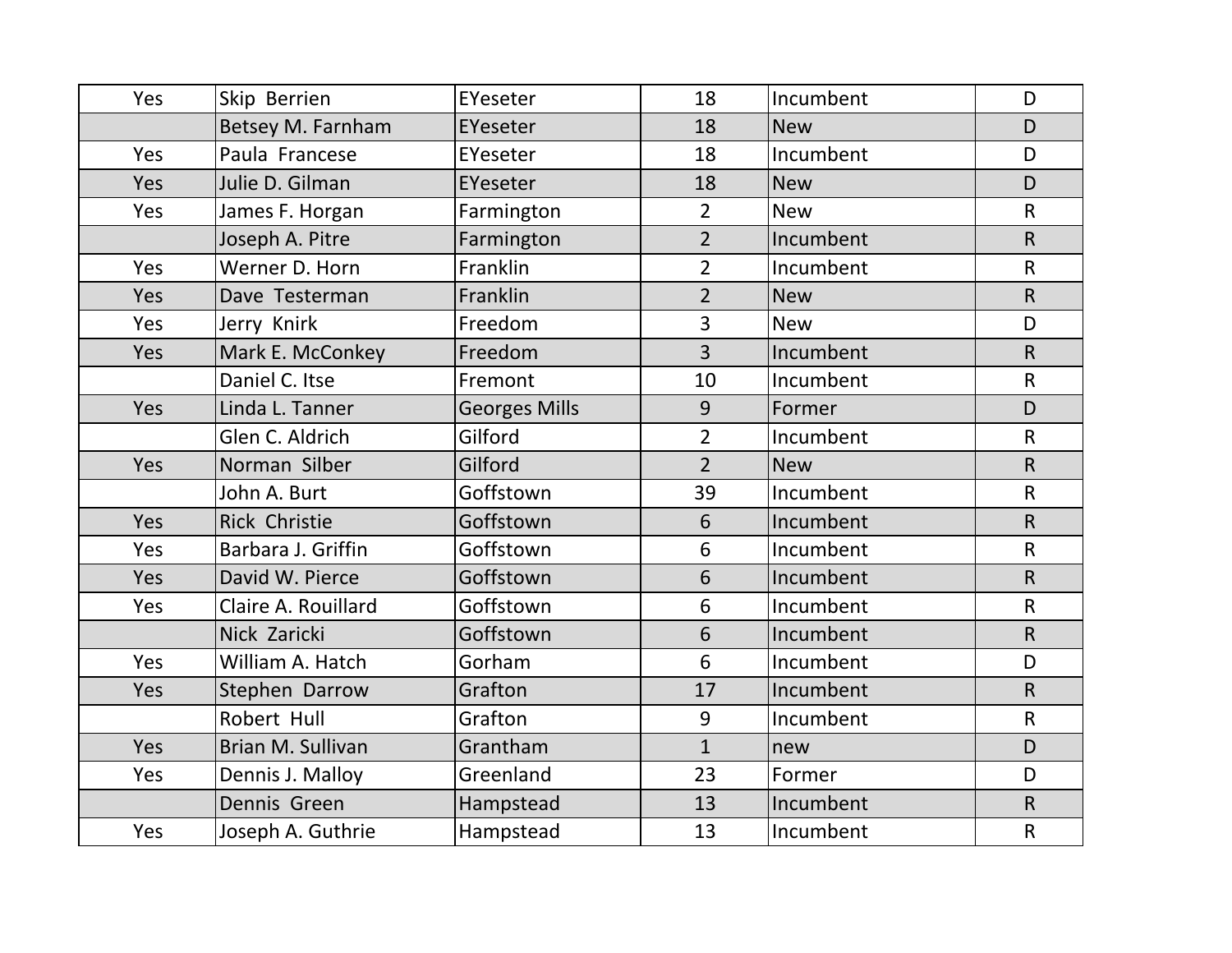| Yes | Mark Pearson                | Hampstead             | 34             | <b>New</b> | $\mathsf{R}$ |
|-----|-----------------------------|-----------------------|----------------|------------|--------------|
| Yes | Philip W. Bean              | Hampton               | 21             | <b>New</b> | $\mathsf{R}$ |
| Yes | <b>Robert Renny Cushing</b> | Hampton               | 21             | Incumbent  | D            |
| Yes | Michael A. Edgar            | Hampton               | 21             | Incumbent  | D            |
| Yes | J. Tracy Emerick            | Hampton               | 21             | Incumbent  | $\mathsf{R}$ |
| Yes | Patricia C. Higgins         | Hanover               | 12             | Incumbent  | D            |
| Yes | Mary Jane Mulligan          | Hanover               | 12             | <b>New</b> | D            |
| Yes | Sharon Nordgren             | Hanover               | 12             | Incumbent  | D            |
| Yes | <b>Edward A. Butler</b>     | <b>Harts Location</b> | $\overline{7}$ | Incumbent  | D            |
|     | Rick M. Ladd                | Haverhill             | $\overline{4}$ | Incumbent  | $\mathsf{R}$ |
| Yes | Suzanne J. Smith            | Hebron                | 8              | Incumbent  | D            |
| Yes | David Woolpert              | Henniker              | $6\phantom{1}$ | <b>New</b> | D            |
| Yes | Jim Fedolfi                 | Hillsborough          | $\mathbf{1}$   | <b>New</b> | $\mathsf{R}$ |
| Yes | Richard D. McNamara         | Hillsborough          | 38             | Incumbent  | D            |
| Yes | Marjorie A. Porter          | Hillsborough          | $\mathbf{1}$   | Incumbent  | D            |
| Yes | Michael D. Abbott           | Hinsdale              | $\mathbf{1}$   | Incumbent  | D            |
| Yes | James P. Belanger           | <b>Hollis</b>         | 27             | Incumbent  | R            |
| Yes | Carolyn M. Gargasz          | <b>Hollis</b>         | 27             | Incumbent  | $\mathsf{R}$ |
| Yes | Frank R. Kotowski           | Hooksett              | 24             | Incumbent  | $\mathsf{R}$ |
| Yes | John A. Leavitt             | Hooksett              | 24             | <b>New</b> | $\mathsf{R}$ |
|     | <b>Richard Marple</b>       | Hooksett              | 24             | Incumbent  | $\mathsf{R}$ |
| Yes | Thomas C. Walsh             | Hooksett              | 24             | Incumbent  | $\mathsf{R}$ |
| Yes | David Luneau                | Hopkinton             | 10             | Incumbent  | D            |
|     | Steve D. Hellwig            | Hudson                | 37             | Former     | $\mathsf{R}$ |
| Yes | Shawn N. Jasper             | Hudson                | 37             | Incumbent  | $\mathsf{R}$ |
| Yes | Russell T. Ober             | Hudson                | 37             | Incumbent  | $\mathsf{R}$ |
| Yes | Lynne M. Ober               | Hudson                | 37             | Incumbent  | $\mathsf{R}$ |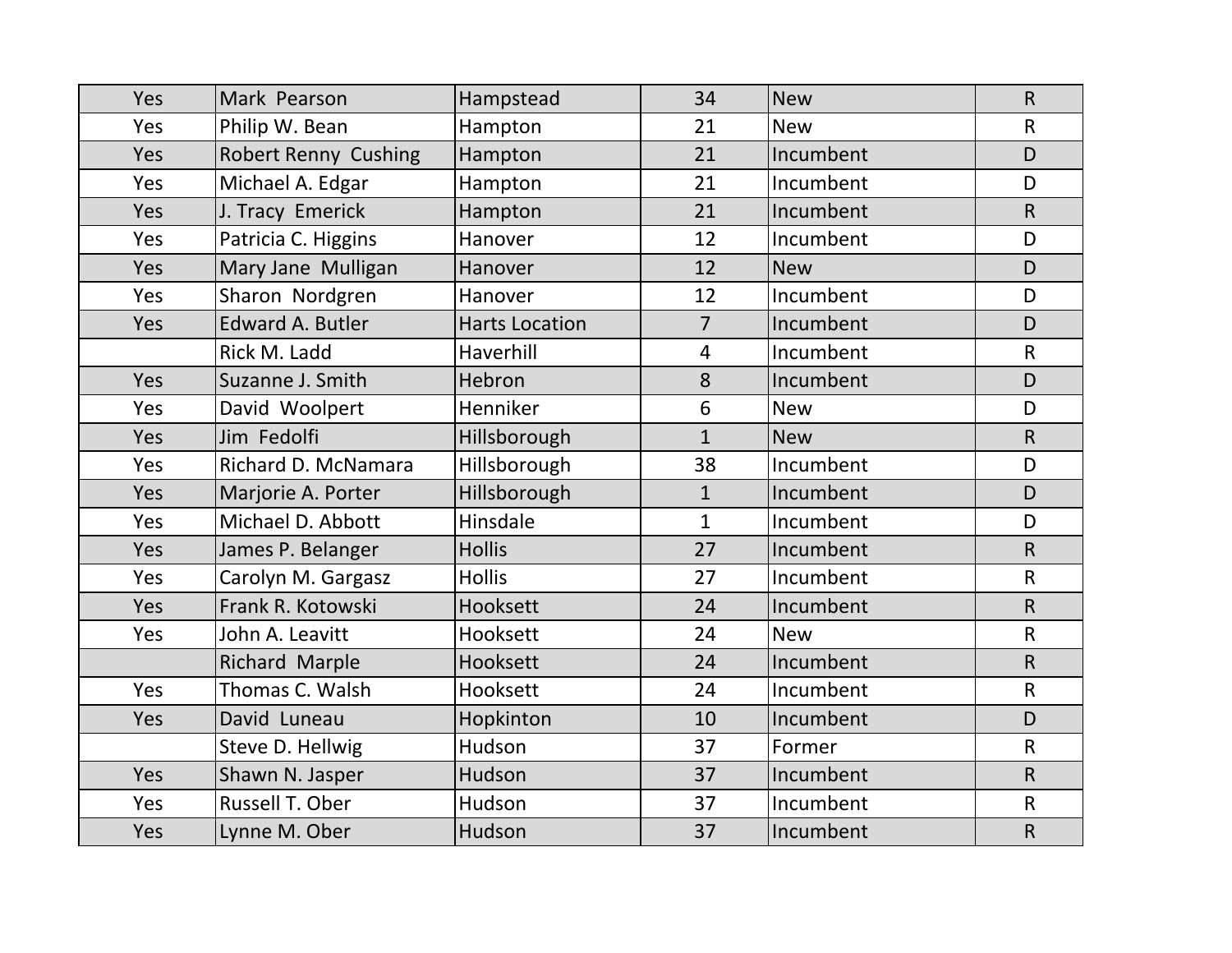| Yes        | Andrew Prout          | Hudson    | 37             | <b>New</b> | $\mathsf{R}$ |
|------------|-----------------------|-----------|----------------|------------|--------------|
|            | Andrew Renzullo       | Hudson    | 37             | Former     | $\mathsf{R}$ |
|            | Kimberly A. Rice      | Hudson    | 37             | Incumbent  | $\mathsf{R}$ |
| Yes        | Jordan G. Ulery       | Hudson    | 37             | Incumbent  | R            |
| Yes        | <b>Richard Ames</b>   | Jaffrey   | 9              | Incumbent  | D            |
| Yes        | Douglas A. Ley        | Jaffrey   | 9              | Incumbent  | D            |
| Yes        | Franklin W. Sterling  | Jaffrey   | 14             | Incumbent  | $\mathsf{R}$ |
| Yes        | Karen C. Umberger     | Kearsarge | $\overline{2}$ | Incumbent  | $\mathsf{R}$ |
| Yes        | John Bordenet         | Keene     | 5              | Incumbent  | D            |
| Yes        | Delmar D. Burridge    | Keene     | 16             | Former     | D            |
| Yes        | Donovan Fenton        | Keene     | 8              | <b>New</b> | D            |
| Yes        | Gladys Johnsen        | Keene     | $\overline{7}$ | Incumbent  | D            |
| Yes        | David R. Meader       | Keene     | 6              | Former     | D            |
| Yes        | William A. Pearson    | Keene     | 16             | Former     | D            |
| Yes        | Joseph Stallcop       | Keene     | 4              | <b>New</b> | Г            |
| Yes        | David A. Welch        | Kingston  | 13             | Incumbent  | $\mathsf R$  |
| Yes        | Kenneth L. Weyler     | Kingston  | 13             | Incumbent  | $\mathsf{R}$ |
| <b>Yes</b> | David O. Huot         | Laconia   | $\overline{3}$ | Former     | D            |
| <b>Yes</b> | Charlie St. Clair     | Laconia   | 9              | <b>New</b> | D            |
| Yes        | Franklin T. Tilton    | Laconia   | $\overline{3}$ | Incumbent  | $\mathsf{R}$ |
| Yes        | <b>Troy Merner</b>    | Lancaster | $\overline{7}$ | <b>New</b> | $\mathsf{R}$ |
| Yes        | Herbert D. Richardson | Lancaster | $\overline{4}$ | Incumbent  | $\mathsf{R}$ |
| Yes        | Susan W. Almy         | Lebanon   | 13             | Incumbent  | D            |
| Yes        | George E. Sykes       | Lebanon   | 13             | Incumbent  | D            |
| Yes        | Andrew A. White       | Lebanon   | 13             | Incumbent  | D            |
| <b>Yes</b> | Amanda Gourgue        | Lee       | 25             | <b>New</b> | D            |
| Yes        | Jeffrey C. Salloway   | Lee       | 5              | <b>New</b> | D            |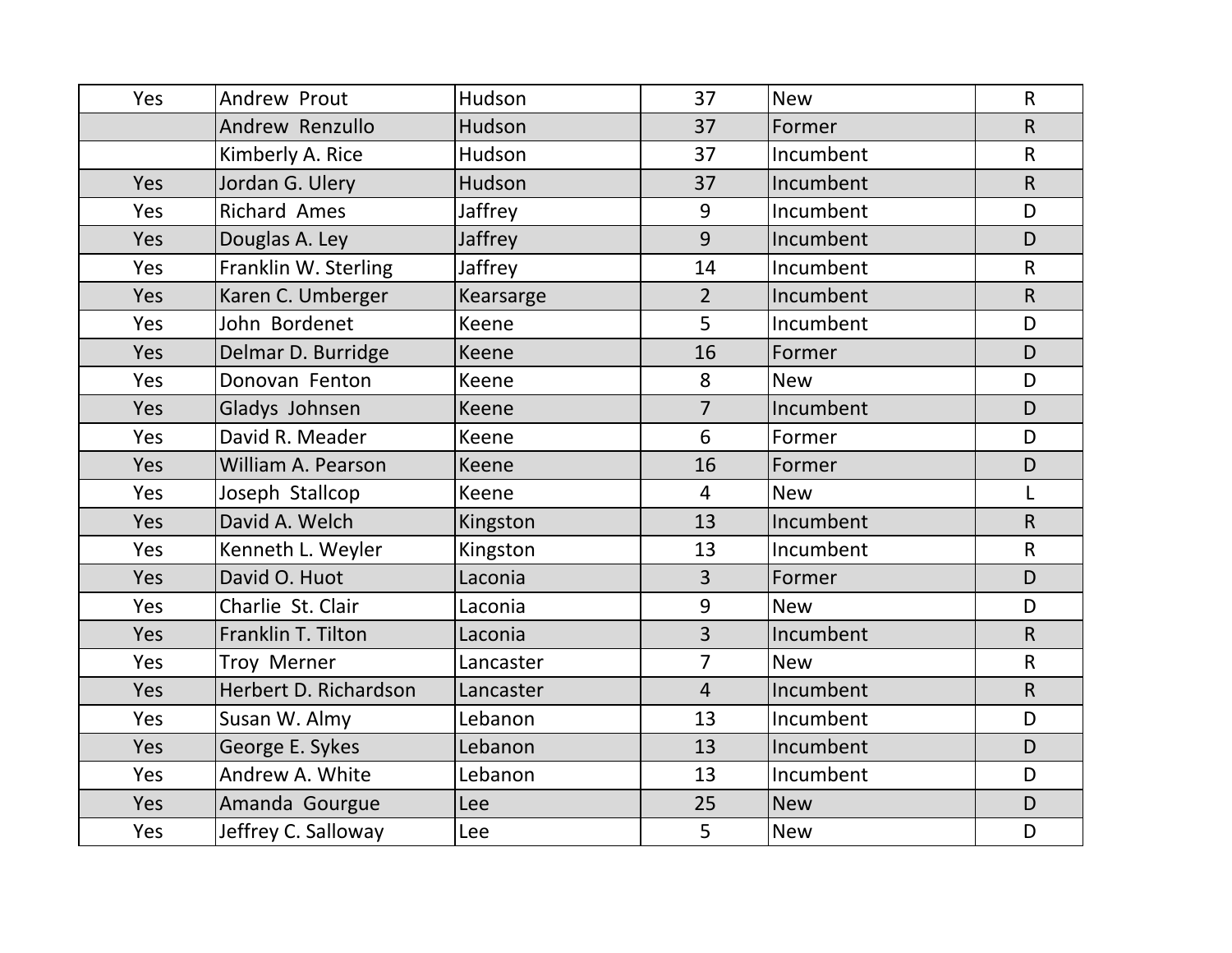| Yes        | James L. Grenier            | Lempster    | $\overline{7}$ | Incumbent  | $\mathsf{R}$   |
|------------|-----------------------------|-------------|----------------|------------|----------------|
| Yes        | Skylar Boutin               | Lisbon      | $\overline{2}$ | <b>New</b> | $\mathsf R$    |
| Yes        | Frank A. Byron              | Litchfield  | 20             | Incumbent  | $\mathsf{R}$   |
| Yes        | <b>Richard W. Lascelles</b> | Litchfield  | 20             | <b>New</b> | $\mathsf{R}$   |
| Yes        | Erin T. Hennessey           | Littleton   | $\mathbf{1}$   | Incumbent  | $\mathsf{R}$   |
| Yes        | Linda A. Massimilla         | Littleton   | $\mathbf{1}$   | Incumbent  | D              |
| Yes        | Alfred P. Baldasaro         | Londonderry | 5              | Incumbent  | $\mathsf{R}$   |
| Yes        | Martin N. Bove              | Londonderry | 5              | Former     | $\mathsf{R}$   |
| Yes        | David C. Lundgren           | Londonderry | 5              | Incumbent  | $\overline{R}$ |
|            | Betsy McKinney              | Londonderry | 5              | Incumbent  | $\mathsf R$    |
| Yes        | Sherman A. Packard          | Londonderry | 5              | Incumbent  | $\mathsf{R}$   |
| Yes        | <b>Bob Rimol</b>            | Londonderry | 5              | <b>New</b> | $\mathsf{R}$   |
| Yes        | Douglas W. Thomas           | Londonderry | 5              | Incumbent  | $\mathsf{R}$   |
| Yes        | Michael Moffett             | Loudon      | 9              | <b>New</b> | $\mathsf{R}$   |
| Yes        | Howard Pearl                | Loudon      | 26             | <b>New</b> | $\mathsf{R}$   |
| Yes        | Janet G. Wall               | Madbury     | 6              | Incumbent  | D              |
| Yes        | Robert A. Backus            | Manchester  | 19             | Incumbent  | D.             |
| Yes        | Benjamin C. Baroody         | Manchester  | 43             | Incumbent  | D              |
| Yes        | Jane E. Beaulieu            | Manchester  | 45             | Incumbent  | D              |
| Yes        | Amanda Bouldin              | Manchester  | 12             | Incumbent  | D              |
| Yes        | Patricia Cornell            | Manchester  | 18             | Incumbent  | D              |
| Yes        | Linda A. DiSilvestro        | Manchester  | 9              | Incumbent  | D              |
|            | Elizabeth Edwards           | Manchester  | 11             | Incumbent  | D              |
| Yes        | Joel Elber                  | Manchester  | 19             | <b>New</b> | D              |
| <b>Yes</b> | <b>Armand D. Forest</b>     | Manchester  | 18             | Incumbent  | D              |
|            | Lisa M. Freeman             | Manchester  | 12             | <b>New</b> | $\mathsf{R}$   |
| Yes        | Mary C. Freitas             | Manchester  | 14             | Incumbent  | D              |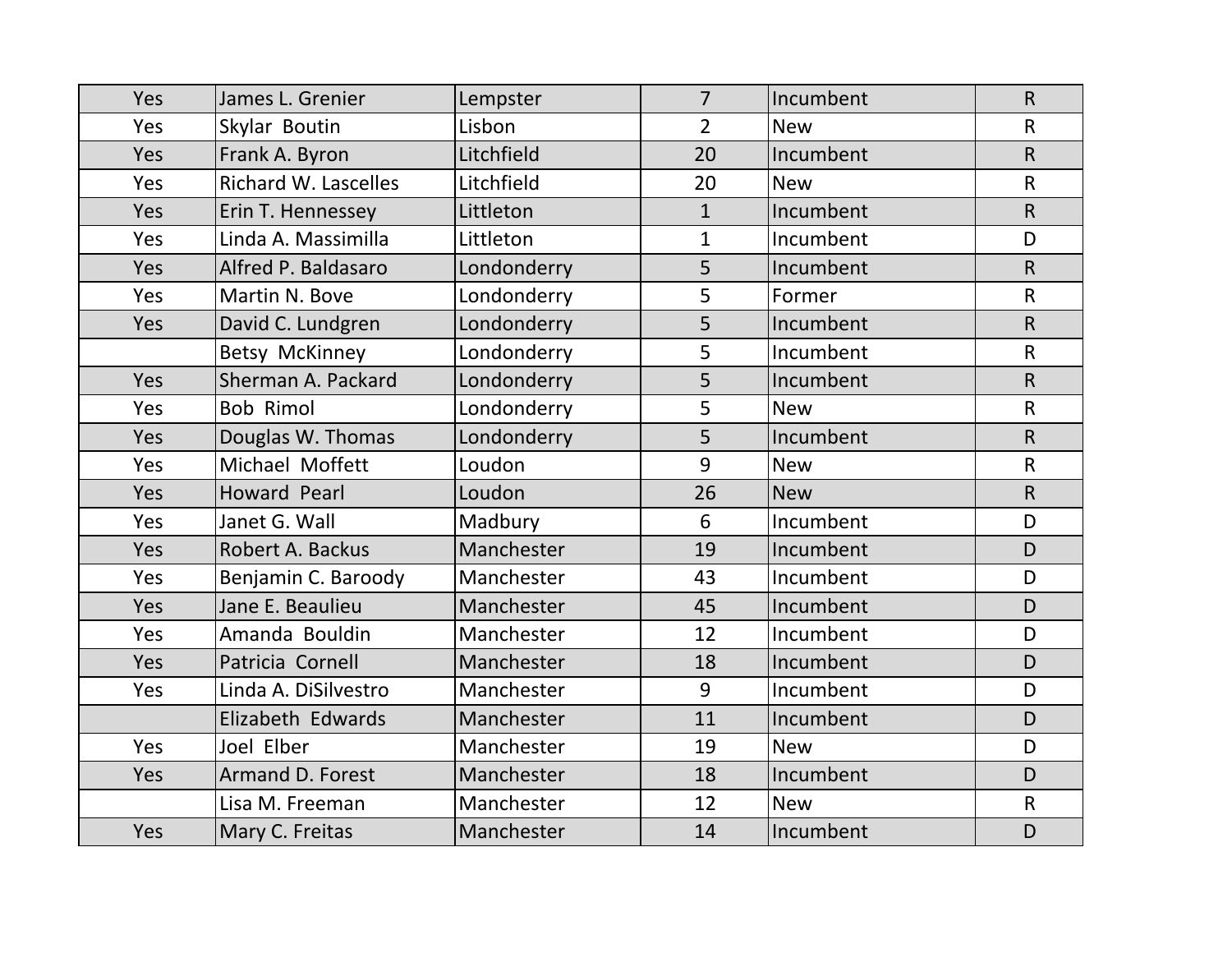| Yes | Larry G. Gagne         | Manchester  | 13             | Incumbent  | $\mathsf{R}$ |
|-----|------------------------|-------------|----------------|------------|--------------|
| Yes | Jeffrey P. Goley       | Manchester  | 8              | Incumbent  | D            |
| Yes | Mary Heath             | Manchester  | 14             | Incumbent  | D            |
|     | Christopher J. Herbert | Manchester  | 43             | Incumbent  | D.           |
| Yes | Jean L. Jeudy          | Manchester  | 10             | Incumbent  | D            |
|     | Thomas Katsiantonis    | Manchester  | 15             | Incumbent  | D            |
| Yes | Patrick T. Long        | Manchester  | 10             | Incumbent  | D            |
| Yes | Mark S. MacKenzie      | Manchester  | 17             | <b>New</b> | D            |
| Yes | Jesse J. Martineau     | Manchester  | 42             | Former     | D            |
| Yes | Mark McLean            | Manchester  | 44             | Former     | $\mathsf{R}$ |
| Yes | Richard O'Leary        | Manchester  | 13             | <b>New</b> | D            |
| Yes | William J. O'Neil      | Manchester  | 9              | Incumbent  | D            |
| Yes | Mark L. ProulYes       | Manchester  | 44             | Incumbent  | $\mathsf{R}$ |
| Yes | Barbara E. Shaw        | Manchester  | 16             | Incumbent  | D            |
| Yes | Timothy J. Smith       | Manchester  | 17             | Incumbent  | D            |
|     | Kathleen F. Souza      | Manchester  | 43             | Incumbent  | R            |
|     | Victoria L. Sullivan   | Manchester  | 16             | Incumbent  | $\mathsf{R}$ |
| Yes | Daniel J. Sullivan     | Manchester  | 8              | Incumbent  | D            |
| Yes | Connie Van Houten      | Manchester  | 45             | <b>New</b> | D            |
|     | Robert M. Walsh        | Manchester  | 11             | Incumbent  | D            |
| Yes | Marjorie J. Shepardson | Marlborough | 10             | Incumbent  | D            |
| Yes | John Lewicke           | Mason       | 26             | <b>New</b> | $\mathsf{R}$ |
| Yes | Marc Abear             | Meredith    | $\overline{2}$ | <b>New</b> | $\mathsf{R}$ |
| Yes | Herbert R. Vadney      | Meredith    | $\overline{2}$ | Incumbent  | $\mathsf{R}$ |
| Yes | Richard W. Barry       | Merrimack   | 21             | Incumbent  | $\mathsf{R}$ |
| Yes | Chris Christensen      | Merrimack   | 21             | Incumbent  | $\mathsf{R}$ |
| Yes | Richard W. Hinch       | Merrimack   | 21             | Incumbent  | $\mathsf{R}$ |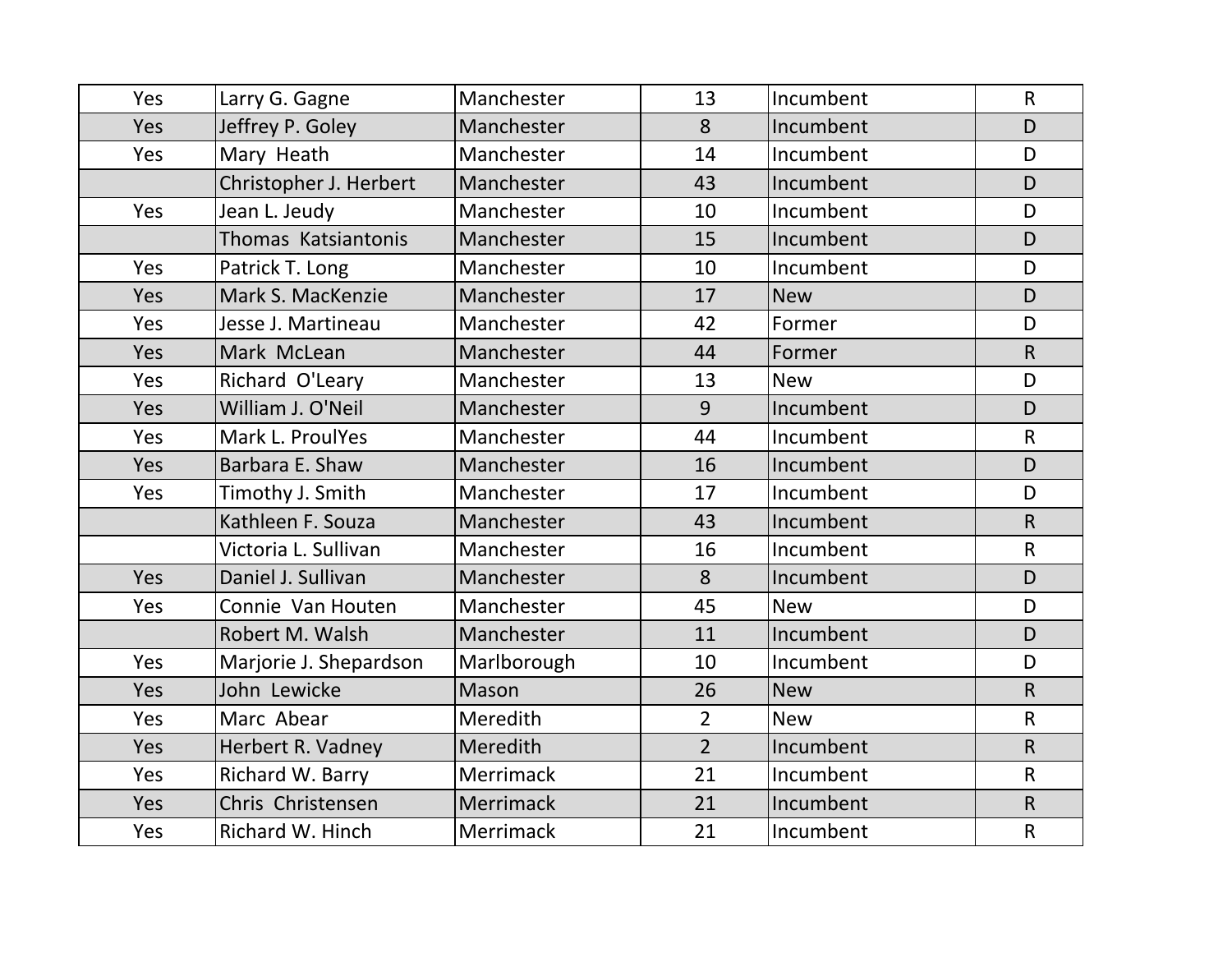| Yes | Dan Hynes             | Merrimack          | 21           | <b>New</b> | $\mathsf{R}$   |
|-----|-----------------------|--------------------|--------------|------------|----------------|
| Yes | Robert J. L'HeureuYes | <b>Merrimack</b>   | 21           | Former     | $\mathsf R$    |
|     | Josh Moore            | Merrimack          | 21           | Incumbent  | $\mathsf{R}$   |
| Yes | Jeanine M. Notter     | Merrimack          | 21           | Incumbent  | $\mathsf{R}$   |
|     | Anthony J. Pellegrino | Merrimack          | 21           | Incumbent  | $\mathsf{R}$   |
| Yes | John A. Mullen        | Middleton          | $\mathbf{1}$ | Incumbent  | $\mathsf R$    |
| Yes | Barbara Biggie        | Milford            | 23           | Incumbent  | $\mathsf{R}$   |
|     | Charlie Burns         | Milford            | 23           | <b>New</b> | $\mathsf{R}$   |
| Yes | Carolyn Halstead      | Milford            | 23           | Incumbent  | $\mathsf{R}$   |
| Yes | Joelle Martin         | Milford            | 23           | <b>New</b> | D              |
| Yes | Robert V. Graham      | Milton             | $\mathbf{1}$ | Incumbent  | $\overline{R}$ |
| Yes | <b>Brad Bailey</b>    | Monroe             | 14           | Incumbent  | $\mathsf{R}$   |
| Yes | Gerald Griffin        | <b>Mont Vernon</b> | 5            | <b>New</b> | $\mathsf{R}$   |
|     | Jessica Ayala         | Nashua             | 31           | <b>New</b> | D              |
| Yes | Skip Cleaver          | <b>Nashua</b>      | 35           | <b>New</b> | D              |
| Yes | David E. Cote         | Nashua             | 31           | Incumbent  | D              |
|     | Elizabeth Ferreira    | <b>Nashua</b>      | 28           | <b>New</b> | R              |
|     | Kenneth N. Gidge      | Nashua             | 33           | Incumbent  | D              |
| Yes | Suzanne Harvey        | <b>Nashua</b>      | 29           | Incumbent  | D              |
| Yes | Martin L. Jack        | Nashua             | 36           | Incumbent  | D              |
| Yes | Amelia Keane          | Nashua             | 31           | <b>New</b> | D              |
| Yes | Mark King             | Nashua             | 33           | <b>New</b> | D              |
| Yes | Patricia S. Klee      | <b>Nashua</b>      | 30           | <b>New</b> | D              |
|     | Donald L. LeBrun      | Nashua             | 32           | Incumbent  | $\mathsf{R}$   |
| Yes | David Lisle           | <b>Nashua</b>      | 35           | <b>New</b> | D              |
| Yes | Mariellen J. MacKay   | Nashua             | 30           | Former     | $\mathsf{R}$   |
|     | Latha D. Mangipudi    | Nashua             | 35           | Incumbent  | D              |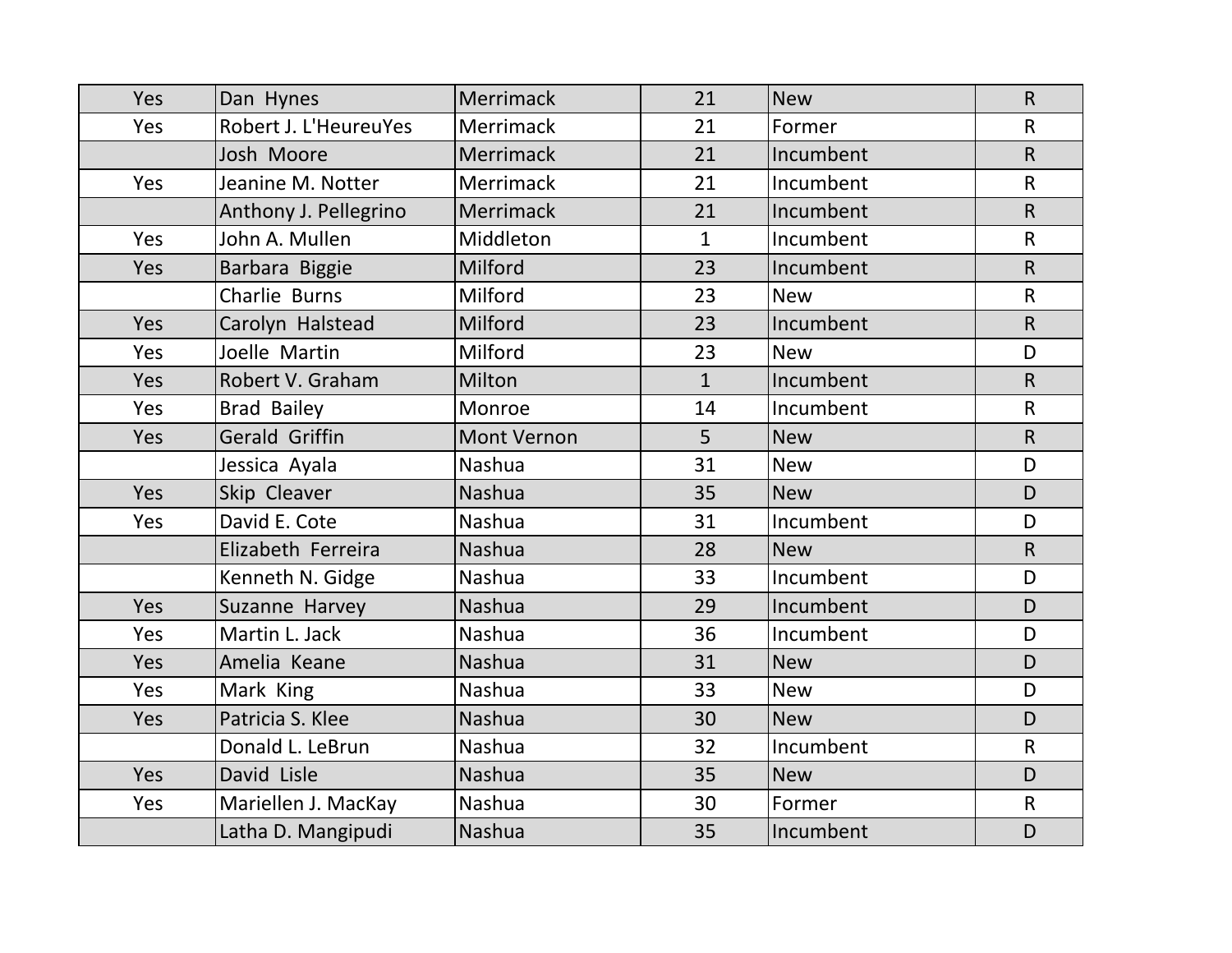| Yes        | Michael J McCarthy         | Nashua            | 29           | Former     | $\mathsf{R}$ |
|------------|----------------------------|-------------------|--------------|------------|--------------|
| Yes        | David K. Murotake          | Nashua            | 32           | Incumbent  | $\mathsf{R}$ |
| Yes        | Steve Negron               | Nashua            | 32           | <b>New</b> | $\mathsf{R}$ |
| Yes        | Sue Newman                 | <b>Nashua</b>     | 29           | <b>New</b> | D            |
| Yes        | <b>Allison Nutting</b>     | <b>Nashua</b>     | 34           | <b>New</b> | D            |
| Yes        | Michael B. O'Brien         | Nashua            | 36           | Incumbent  | D            |
|            | Bill H. Ohm                | Nashua            | 36           | Incumbent  | $\mathsf{R}$ |
| Yes        | Cindy Rosenwald            | Nashua            | 30           | Incumbent  | D            |
| Yes        | Janice E. Schmidt          | Nashua            | 28           | Former     | D            |
|            | Kevin Scully               | <b>Nashua</b>     | 33           | <b>New</b> | $\mathsf{R}$ |
| Yes        | Carl W. Seidel             | <b>Nashua</b>     | 28           | Incumbent  | $\mathsf{R}$ |
| Yes        | <b>Catherine Sofikitis</b> | Nashua            | 34           | <b>New</b> | D            |
|            | Timothy L. Twombly         | <b>Nashua</b>     | 34           | Incumbent  | $\mathsf{R}$ |
|            | Keith Ammon                | <b>New Boston</b> | 40           | Incumbent  | $\mathsf{R}$ |
| Yes        | Glen Dickey                | New Boston        | 5            | <b>New</b> | $\mathsf{R}$ |
| Yes        | Kate Murray                | <b>New Castle</b> | 24           | <b>New</b> | D            |
| Yes        | Valerie Fraser             | New Hampton       | $\mathbf{1}$ | Incumbent  | $\mathsf{R}$ |
| Yes        | Craig C. Moore             | New Ipswich       | 25           | <b>New</b> | R            |
| Yes        | Paul Somero                | New Ipswich       | 25           | <b>New</b> | $\mathsf{R}$ |
| Yes        | Karen E. Ebel              | New London        | 5            | Incumbent  | D            |
| Yes        | Dan Wolf                   | Newbury           | 5            | <b>New</b> | $\mathsf{R}$ |
| Yes        | Michael D. Cahill          | Newmarket         | 17           | Incumbent  | D            |
| Yes        | Charlotte I. DiLorenzo     | Newmarket         | 17           | <b>New</b> | D            |
| Yes        | Ellen Read                 | Newmarket         | 17           | <b>New</b> | D            |
| Yes        | Virginia O'Brien Irwin     | Newport           | 6            | Incumbent  | D            |
| <b>Yes</b> | Skip A. Rollins            | Newport           | 6            | Incumbent  | $\mathsf{R}$ |
| Yes        | Mary M. Allen              | Newton            | 15           | Incumbent  | $\mathsf R$  |
|            |                            |                   |              |            |              |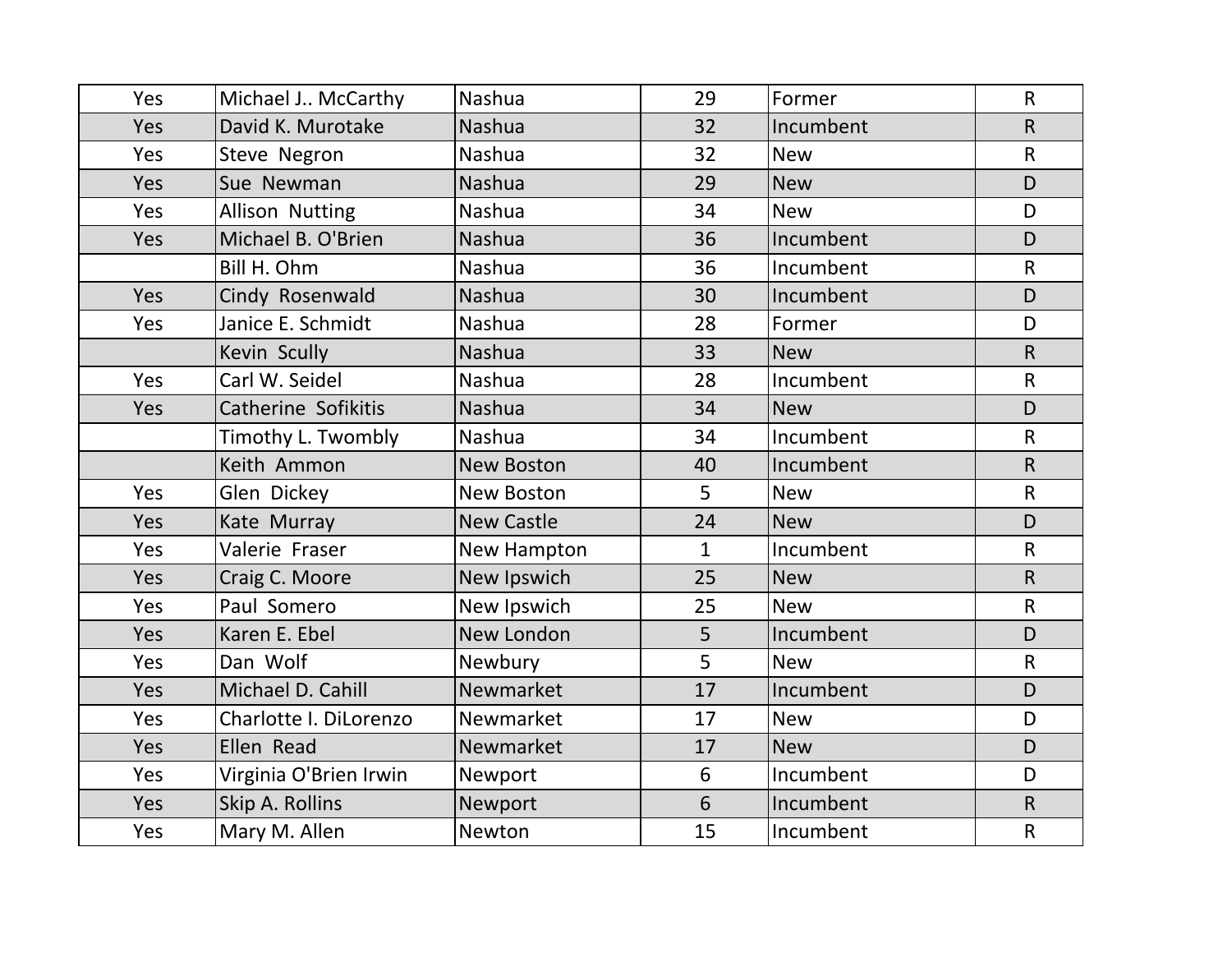| Yes | Tamara Le                | North Hampton   | 31             | <b>New</b> | D                       |
|-----|--------------------------|-----------------|----------------|------------|-------------------------|
|     | Henry A. Marsh           | North Hampton   | 22             | <b>New</b> | $\mathsf{R}$            |
| Yes | James W. McConnell       | North Swanzey   | 12             | Incumbent  | $\mathsf{R}$            |
| Yes | Bonnie D. Ham            | North Woodstock | 5              | Former     | $\mathsf{R}$            |
| Yes | Gregory Hill             | Northfield      | $\overline{3}$ | Incumbent  | $\overline{\mathsf{R}}$ |
| Yes | Ryan D. Smith            | Northfield      | $\overline{3}$ | <b>New</b> | $\mathsf{R}$            |
|     | Yvonne M. Dean-Bailey    | Northwood       | 32             | Incumbent  | $\mathsf{R}$            |
|     | Brian J. Stone           | Northwood       | $\mathbf{1}$   | <b>New</b> | $\mathsf{R}$            |
| Yes | Jim Nasser               | Nottingham      | $\overline{2}$ | <b>New</b> | $\mathsf{R}$            |
| Yes | Vicki Schwaegler         | Orford          | 3              | <b>New</b> | $\mathsf R$             |
| Yes | Caleb Q. Dyer            | Pelham          | 37             | <b>New</b> | L                       |
|     | Gregory G. Smith         | Pelham          | 37             | Incumbent  | $\mathsf{R}$            |
| Yes | David Doherty            | Pembroke        | 20             | Incumbent  | D                       |
| Yes | Dianne E. Schuett        | Pembroke        | 20             | Incumbent  | D                       |
|     | Brian Seaworth           | Pembroke        | 20             | Incumbent  | $\mathsf{R}$            |
| Yes | Stephen J. Shurtleff     | Penacook        | 11             | Incumbent  | D                       |
| Yes | Peter R. Leishman        | Peterborough    | 24             | Incumbent  | D.                      |
| Yes | Ivy C. Vann              | Peterborough    | 24             | Incumbent  | D                       |
| Yes | Bing Judd                | Pittsburg       | $\mathbf{1}$   | <b>New</b> | $\mathsf{R}$            |
| Yes | Lee Walker OYesenham     | Plainfield      | $\mathbf{1}$   | Incumbent  | D                       |
| Yes | Norman L. Major          | Plaistow        | 14             | Incumbent  | $\mathsf{R}$            |
|     | <b>Travis Bennett</b>    | Plymouth        | 8              | Incumbent  | D                       |
|     | Steven Rand              | Plymouth        | 8              | <b>New</b> | D                       |
| Yes | Jacqueline A. Cali-Pitts | Portsmouth      | 30             | Incumbent  | D                       |
| Yes | Pamela S. Gordon         | Portsmouth      | 29             | Incumbent  | D                       |
| Yes | Rebecca McBeath          | Portsmouth      | 26             | Incumbent  | D                       |
| Yes | Laura C. Pantelakos      | Portsmouth      | 25             | Incumbent  | D                       |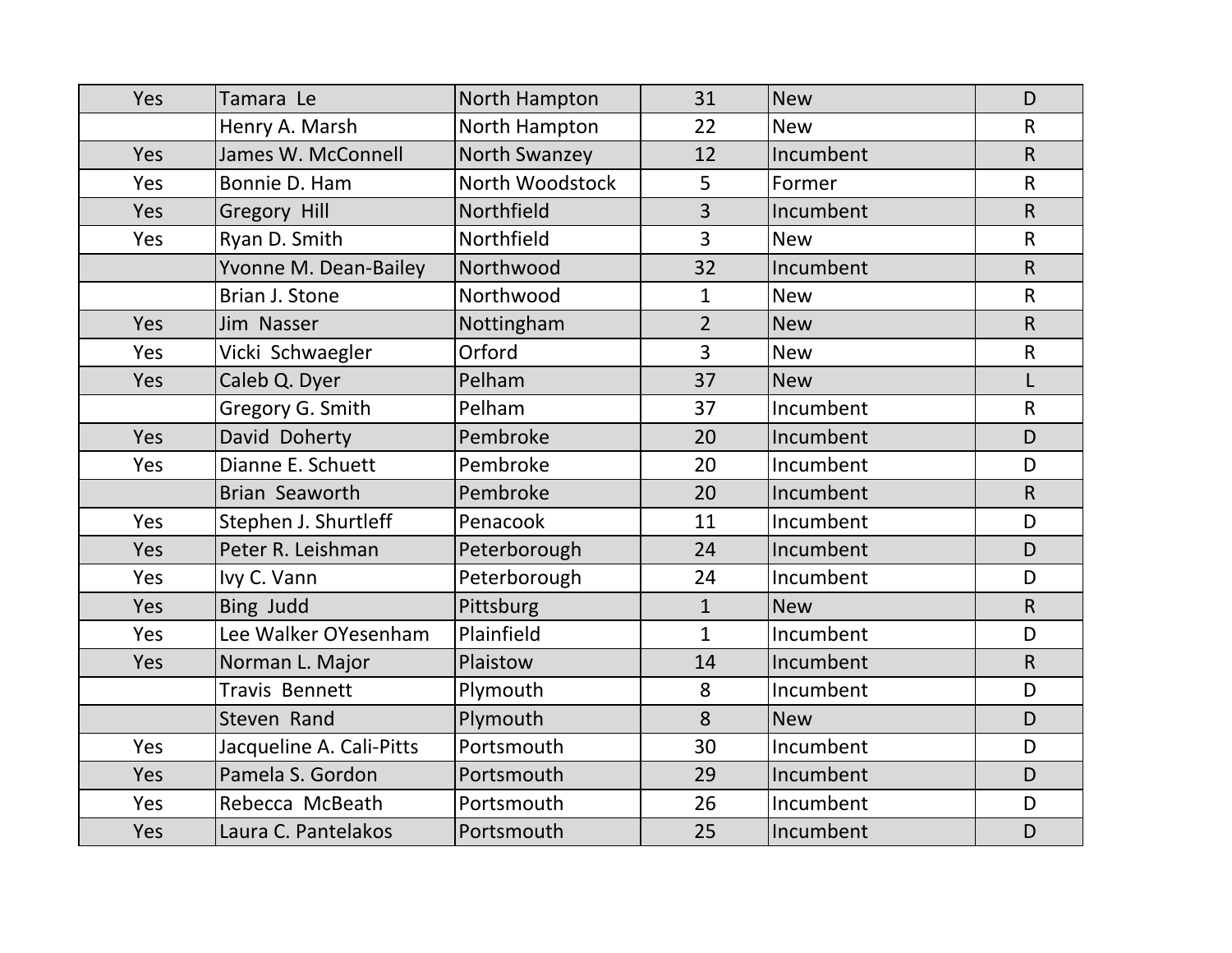| Yes        | Peter F. Somssich       | Portsmouth | 27             | <b>New</b> | D            |
|------------|-------------------------|------------|----------------|------------|--------------|
|            | Gerald W.R. Ward        | Portsmouth | 28             | Incumbent  | D            |
| Yes        | Edith Tucker            | Randolph   | 5              | <b>New</b> | D            |
|            | Michael Costable        | Raymond    | $\overline{3}$ | <b>New</b> | R            |
| Yes        | Kathleen M. Hoelzel     | Raymond    | $\overline{3}$ | Incumbent  | $\mathsf{R}$ |
| Yes        | Carolyn L. Matthews     | Raymond    | $\overline{3}$ | Incumbent  | $\mathsf{R}$ |
| Yes        | John B. Hunt            | Rindge     | 11             | Incumbent  | $\mathsf{R}$ |
| Yes        | John E. O'Day           | Rindge     | 11             | <b>New</b> | $\mathsf{R}$ |
|            | Steven P. Beaudoin      | Rochester  | 9              | Incumbent  | $\mathsf{R}$ |
| Yes        | Donna Ellis             | Rochester  | 8              | <b>New</b> | D            |
| Yes        | Timothy Fontneau        | Rochester  | $\overline{7}$ | <b>New</b> | D            |
| Yes        | Chuck Grassie           | Rochester  | 11             | Former     | D            |
|            | Thomas L. Kaczynski     | Rochester  | 22             | Incumbent  | $\mathsf{R}$ |
| Yes        | Sandra B. Keans         | Rochester  | 23             | Former     | D            |
|            | Jody L. McNally         | Rochester  | 10             | <b>New</b> | $\mathsf R$  |
| Yes        | Brandon Phinney         | Rochester  | 24             | <b>New</b> | L            |
| Yes        | Matthew Scruton         | Rochester  | 12             | <b>New</b> | $\mathsf{R}$ |
| <b>Yes</b> | Kevin G. Maes           | Rumney     | 6              | Incumbent  | D            |
| Yes        | Mindi F. Messmer        | Rye        | 24             | <b>New</b> | D            |
|            | Gary S. Azarian         | Salem      | 8              | Incumbent  | $\mathsf{R}$ |
| Yes        | <b>Arthur E. Barnes</b> | Salem      | 8              | Incumbent  | $\mathsf{R}$ |
|            | Robert J. Elliott       | Salem      | 8              | Incumbent  | $\mathsf{R}$ |
| Yes        | Betty I. Gay            | Salem      | 8              | <b>New</b> | $\mathsf{R}$ |
| Yes        | John Janigian           | Salem      | 8              | <b>New</b> | $\mathsf{R}$ |
|            | John J. Manning         | Salem      | 8              | Incumbent  | $\mathsf{R}$ |
| Yes        | John Sytek              | Salem      | 8              | Incumbent  | $\mathsf{R}$ |
| Yes        | Dennis H. Fields        | Sanbornton | $\overline{4}$ | Incumbent  | $\mathsf{R}$ |
|            |                         |            |                |            |              |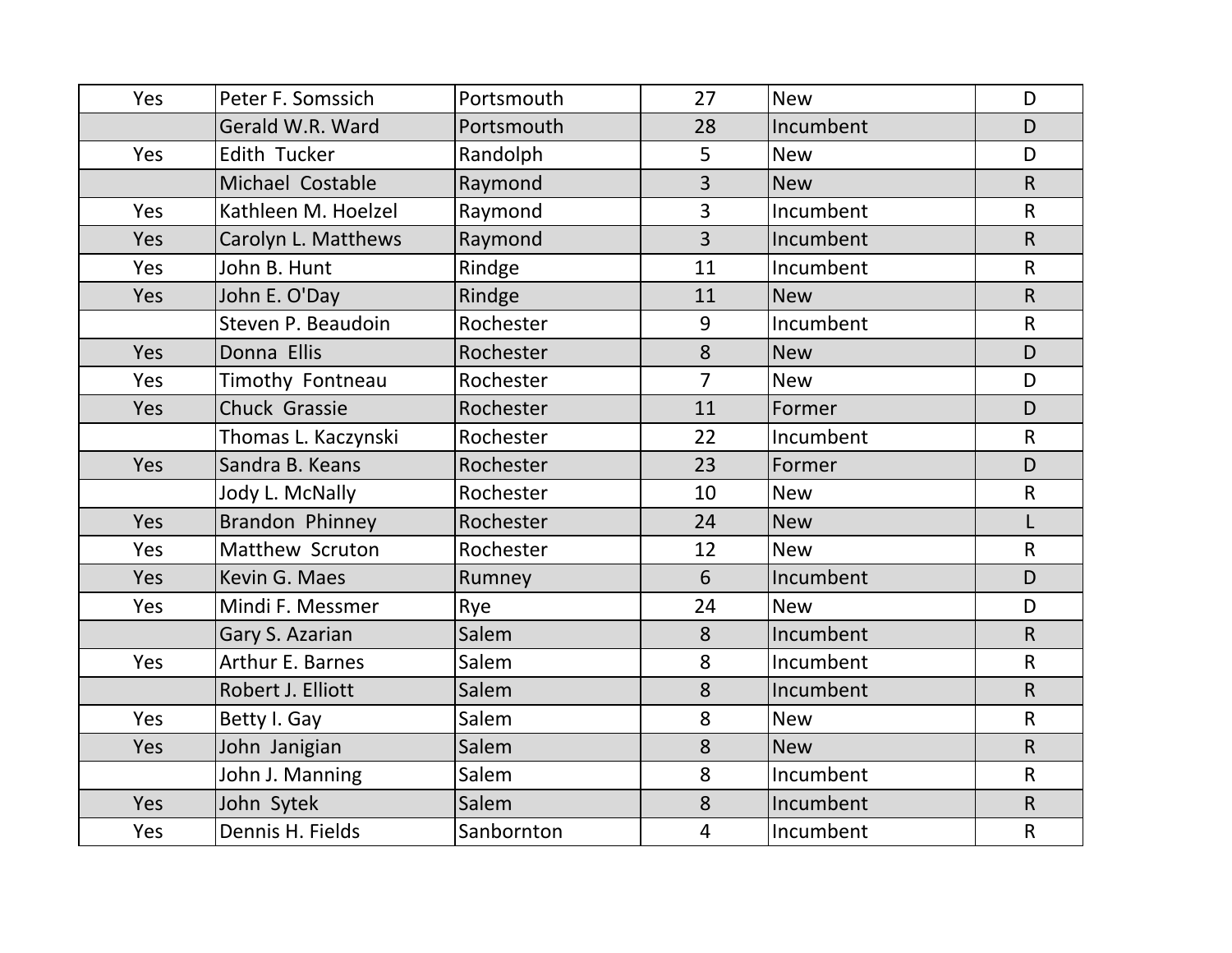| Yes | Timothy P. Lang       | Sanbornton       | $\overline{4}$ | <b>New</b> | $\mathsf{R}$ |
|-----|-----------------------|------------------|----------------|------------|--------------|
|     | Lino M. Avellani      | Sanbornville     | 5              | Incumbent  | $\mathsf{R}$ |
| Yes | <b>Chris TRUE</b>     | Sandown          | $\overline{4}$ | Incumbent  | $\mathsf{R}$ |
| Yes | Francis G. Chase      | Seabrook         | 20             | Incumbent  | $\mathsf{R}$ |
| Yes | Jason A. Janvrin      | Seabrook         | 20             | <b>New</b> | $\mathsf{R}$ |
| Yes | Aboul B. Khan         | Seabrook         | 20             | Former     | $\mathsf{R}$ |
|     | Rio H. Tilton         | Seabrook         | 37             | Incumbent  | $\mathsf{R}$ |
| Yes | Roger R. Berube       | Somersworth      | 18             | Incumbent  | D            |
| Yes | Matthew Spencer       | Somersworth      | 18             | <b>New</b> | R            |
| Yes | Dale R. Sprague       | Somersworth      | 18             | Incumbent  | D            |
| Yes | Kenneth S. Vincent    | Somersworth      | 17             | <b>New</b> | D            |
| Yes | Cathryn A. Harvey     | Spofford         | $\mathbf{1}$   | <b>New</b> | D            |
| Yes | Daniel A. Eaton       | Stoddard         | $\overline{3}$ | Incumbent  | D            |
| Yes | Michael D. Harrington | Strafford        | $\overline{3}$ | Former     | $\mathsf{R}$ |
|     | Kurt F. Wuelper       | <b>Strafford</b> | $\overline{3}$ | Incumbent  | $\mathsf{R}$ |
| Yes | Patrick F. Abrami     | Stratham         | 19             | Incumbent  | $\mathsf{R}$ |
| Yes | Debra Altschiller     | Stratham         | 19             | <b>New</b> | D            |
| Yes | Patricia T. Lovejoy   | Stratham         | 36             | Incumbent  | D            |
| Yes | Suzanne H. Gottling   | Sunapee          | 2 <sup>2</sup> | Incumbent  | D            |
| Yes | Barry Faulkner        | Swanzey          | 12             | <b>New</b> | D            |
| Yes | <b>Bruce L. Tatro</b> | Swanzey          | 15             | Incumbent  | D            |
| Yes | Glenn Cordelli        | Tuftonboro       | $\overline{4}$ | Incumbent  | $\mathsf{R}$ |
| Yes | Lucy M. Weber         | Walpole          | $\mathbf{1}$   | Incumbent  | D            |
| Yes | Clyde J. Carson       | Warner           | $\overline{7}$ | Incumbent  | D            |
| Yes | Natalie J. Wells      | Warner           | 25             | <b>New</b> | $\mathsf{R}$ |
|     | Gary S. Hopper        | Weare            | $\overline{2}$ | Incumbent  | $\mathsf{R}$ |
| Yes | Neal M. Kurk          | Weare            | $\overline{2}$ | Incumbent  | ${\sf R}$    |